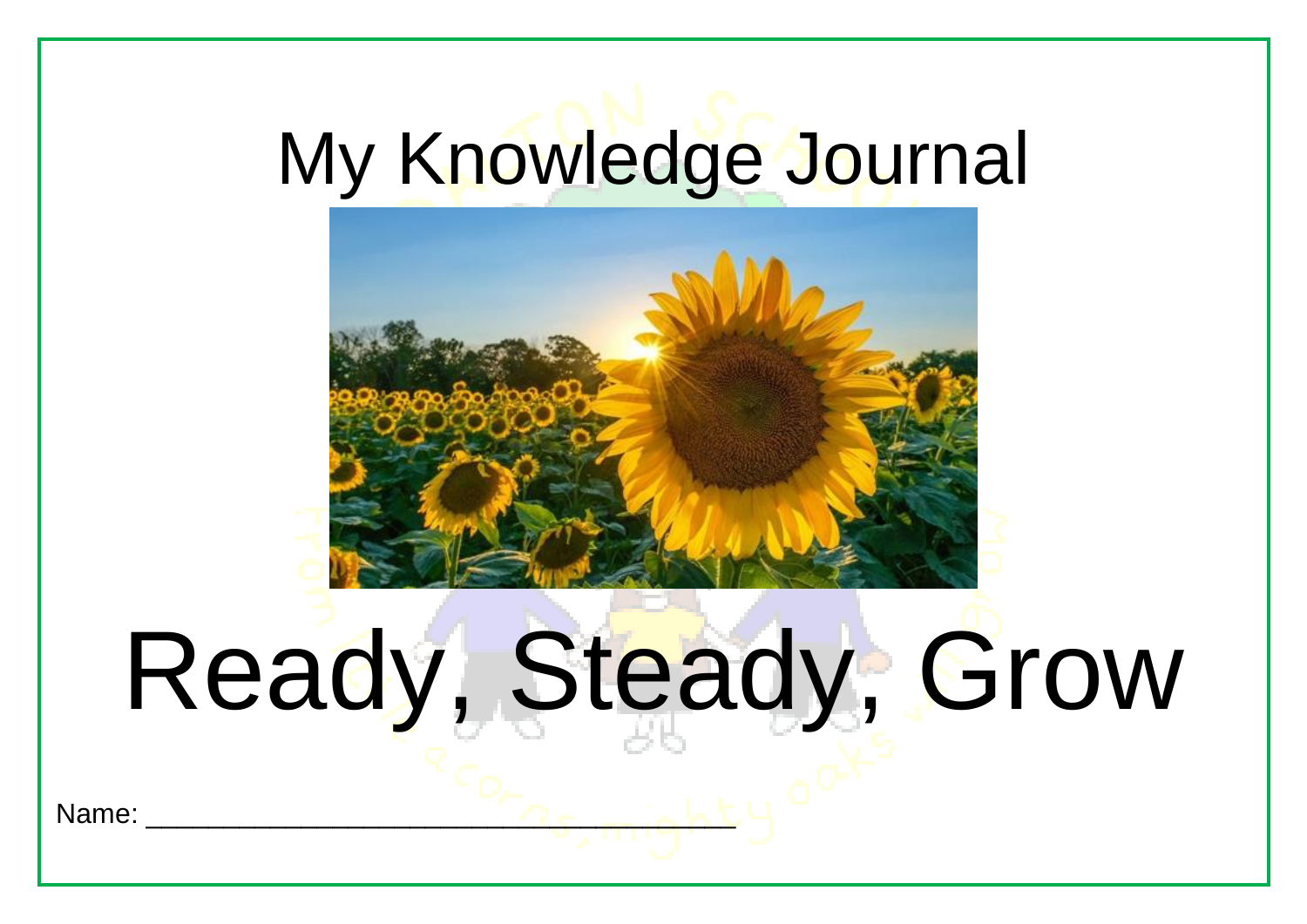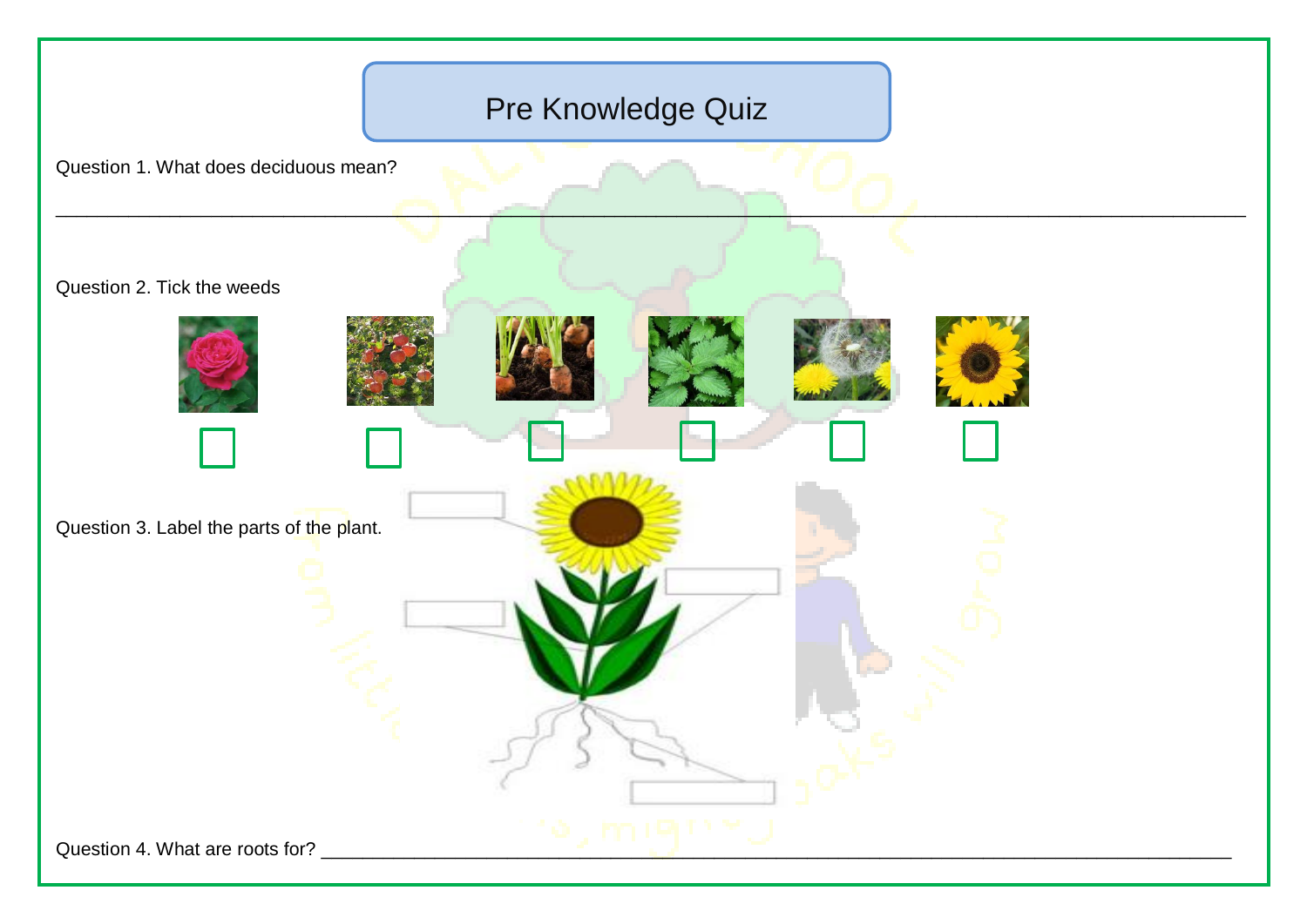## Growing Knowledge Organiser

## What should I already know?

- Plants grow
- Fruit and vegetables grow

People may **grow** plants in their gardens and care for them.

They may grow flowering plants which are beautiful to look at or beans and seeds to grow plants for food. When plants are grown for food, this may be called a herb garden or vegetable patch.



| Glossary   |                                                                                                                           |
|------------|---------------------------------------------------------------------------------------------------------------------------|
| branch     | Parts that grow out from the tree trunk and have<br>leaves, flowers, or fruit growing on them                             |
| bulb       | a root shaped like an onion that grows into a<br>flower or plant                                                          |
| plant      | a living thing that grows in the earth and has a<br>stem, leaves, and roots                                               |
| roots      | the parts of a plant that grow under the ground                                                                           |
| seed       | the small, hard part from which a new plant grows                                                                         |
| stem       | the thin, upright part of a plant on which the flowers<br>and leaves grow                                                 |
| tree       | a tall plant that has a hard trunk, branches, and leaves                                                                  |
| trunk      | the large main stem from which the branches grow                                                                          |
| vegetable  | plants such as cabbages, potatoes, and onions which<br>you can cook and eat                                               |
| vegetation | plants, trees and flowers                                                                                                 |
| weed       | a wild plant that grows in garden and prevents the<br>plants that you want from growing properly                          |
| wild       | animals or plants that live or grow in natural<br>surroundings and are not looked after by people                         |
| deciduous  | a tree that loses its leaves in the autumn every year                                                                     |
| evergreen  | a tree or bush which has green leaves all the year<br>round                                                               |
| flower     | the part of a plant which is often brightly coloured and<br>grows at the end of a stem                                    |
| fruit      | something which grows on a tree or bush and which<br>contains seeds or a stone covered by a substance that<br>you can eat |
| garden     | a piece of land next to a house, with flowers,<br>vegetables, other plants, and often grass                               |
|            |                                                                                                                           |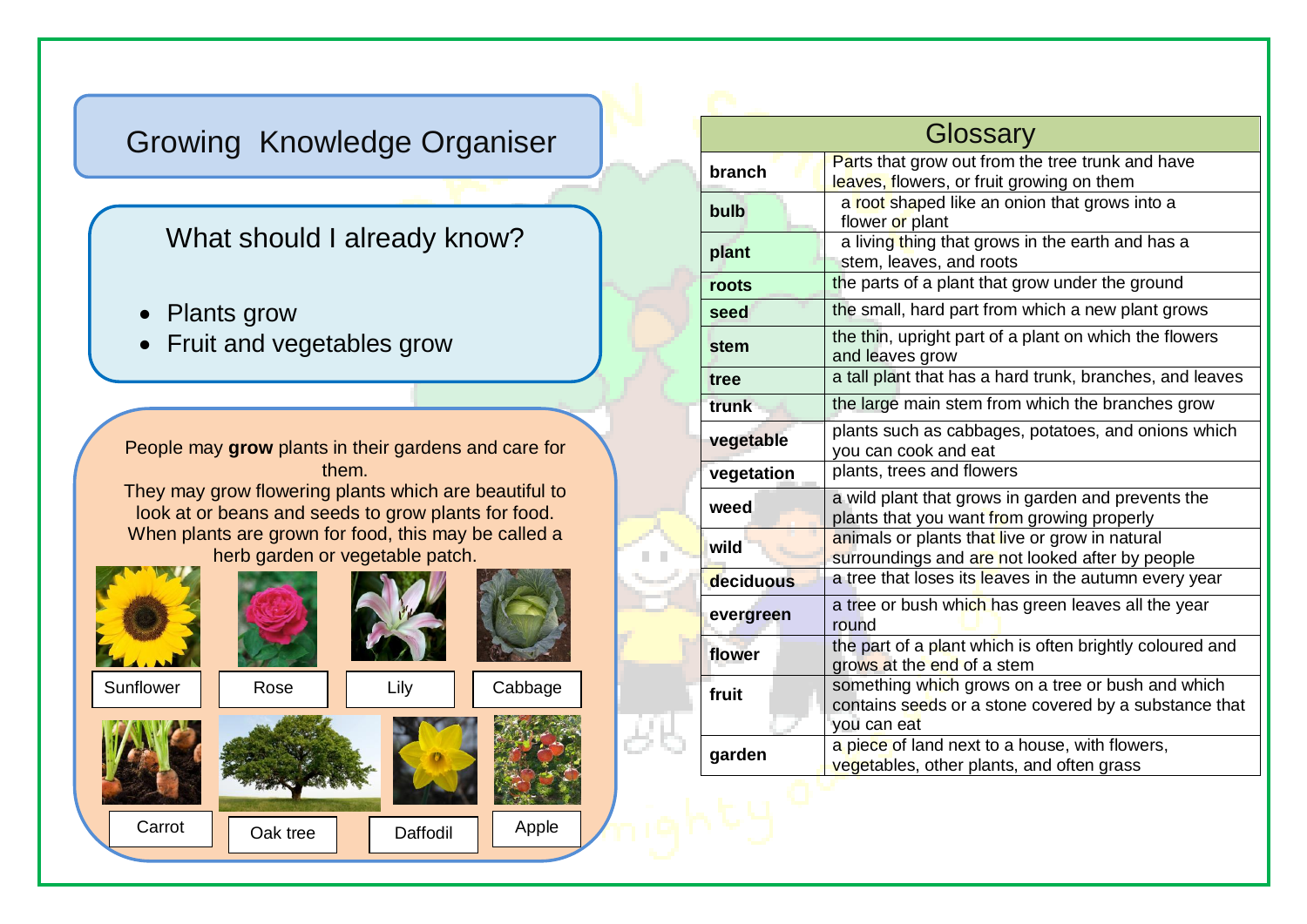